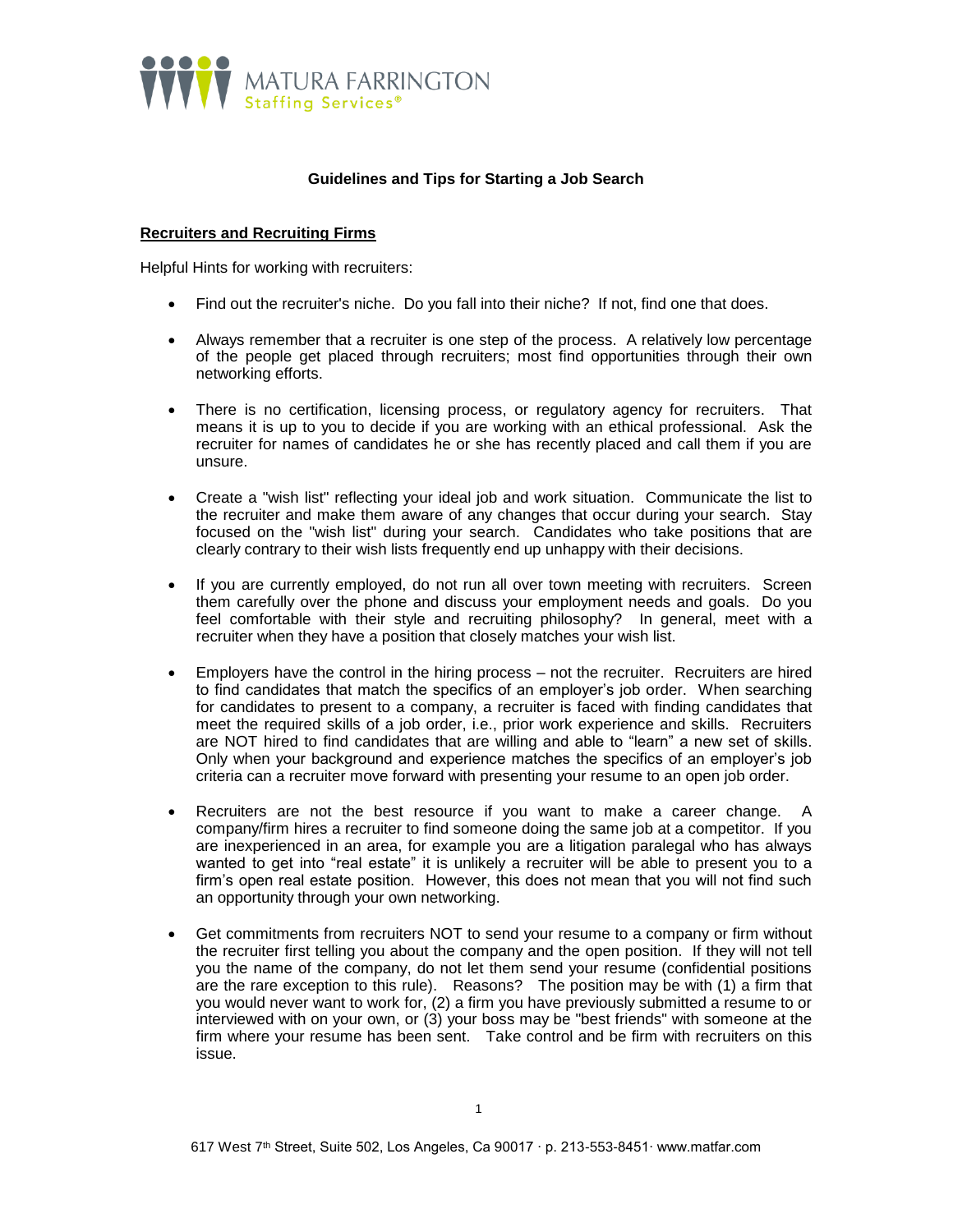

 MAKE YOUR OWN DECISIONS. After every interview, immediately write down the pluses and minuses of a position. Always refer back to your "wish list" to keep yourself focused. Ask yourself "what percentage of my wish list did this position meet?" If it is below 70%, it may not be your ideal situation. A recruiter's job is to present opportunities, tell you about companies, facilitate questions throughout the interview process and assist with negotiating salaries. A recruiter's job does NOT include selling you on a position you are not 100% interested in accepting. Remember, YOU have to go to that new job everyday, not the recruiter. MAKE YOUR OWN DECISIONS.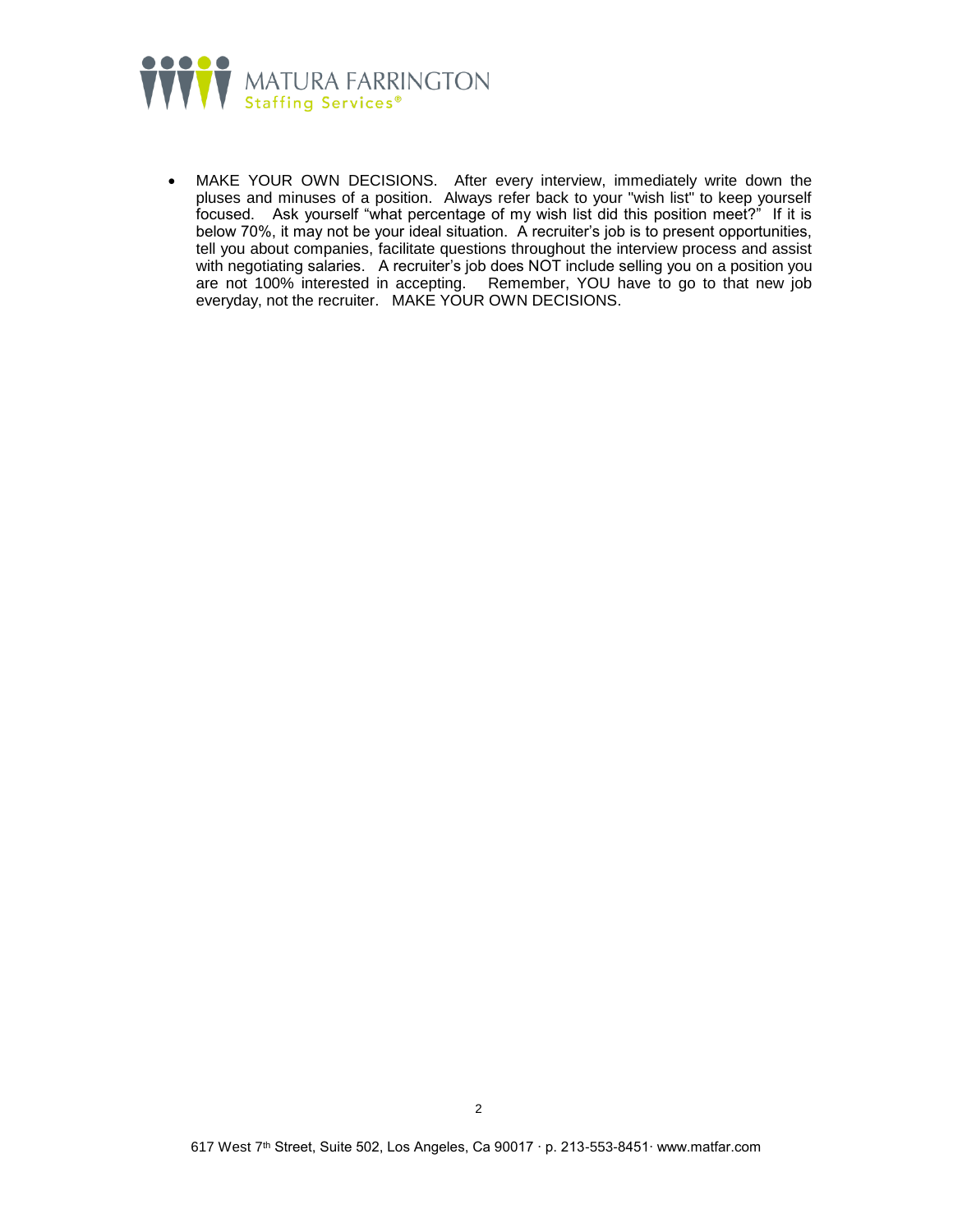

# **I. PREPARING A RESUME**

A resume is the key tool that job seekers must use to catch the eye of an employer. You may have all the skills and characteristics for a job including; great interviewing skills, a great personality, and great skills in general. Yet to get to the first step of the interviewing process, you will be judged from a piece of paper. That piece of paper must sell your story like a "best seller."

The main problem with most resumes is that they are too historical in nature and can read like an encyclopedia. They simply list what you have done in the past. You need to write your resume like it's a marketing brochure that reflects your skills, assets and value in the market place.

There is no specific format to follow when putting a resume together. 90% of the people skim a resume or read it in 30 seconds while 10% of the people read it in detail and pick it apart. Since you don't know which type of employer is reviewing your resume, you must appeal to both.

The goal of the resume is to secure an interview. You must give an overview of yourself, who you are, what you have done and what you can do for the company that hires you. You must communicate your strengths and abilities better than the next resume in order to secure an interview.

When you write a resume put yourself in the employer's position. Would you respond to your resume? Does it have a neat, general appearance? How will you set yourself apart from a stack of 200 resumes?

#### **Resume Purpose:**

- Show your skills and abilities in a concise and effective manner.
- Indicate how well you perform at the peak of your abilities.
- Stress your accomplishments and strengths and not just your responsibilities.
- Quantify the results of your accomplishments with numbers, percentages, or dollars.
- Reflect your character and personality.
- Address your special talents and professional activities.
- Make it presentable and attractive.
- Create the desire to meet you personally and find out more about you.

# **Resume Section Essentials:**

- Name and telephone number(s)
- Email address be sure to only use personal email addresses and look at your address from an employer's standpoint. Cute or odd names can easily be judged.
- Summary of concrete skills at the top that gives the reader an overall sense of who you are and what you have accomplished. Summaries have replaced the former use of "objectives" on a resume.
- Accomplishments
- Skills / strengths
- Education
- Special training
- **Experience**
- Career "Highlight" section
- Affiliations
- Awards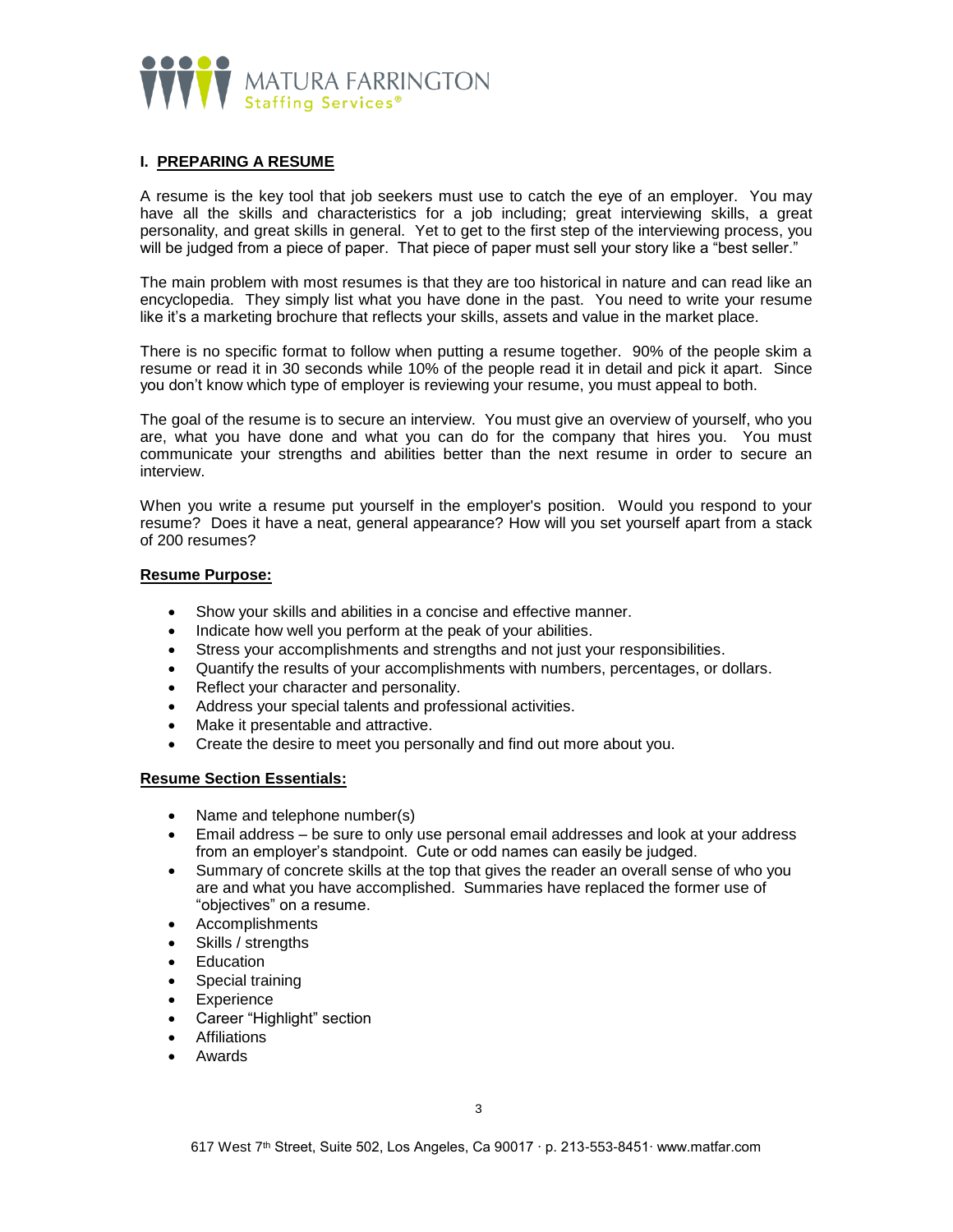

 Interests & Hobbies – however only those that can be characterized as having a connection to the work place such as competitiveness (marathon runner), charities and associations that show commitment and leadership qualities.

### **Resume Preparation and Formatting:**

- Research job openings on on-line job boards such as Indeed.com and Careerbuilder.com for positions that match your background to get an idea of what skills and attributes employers are seeking. Identify key terms and build your resume from a variety of positions. This will accomplish two things (1) add key words to your resume that will meet scanning software requirements, and (2) your resume will be full of details that are important to an employer, not just you.
- Check for typos, spelling, and proper grammar and punctuation mistakes.
- Have someone else proofread your final draft.
- Use white space effectively and balance text on the page.
- Use caps, underlining, bold-faced type and different type styles effectively but be sure to use them consistently.
- Include all honors or awards or outstanding highlights relevant to your career.
- Put your highest level of education first.
- If you include a summary, tie it into what the employer would want you may need to change your summary for every position that you apply to.
- Show what you can do for your employer by including accomplishment and results.
- Emphasize experience and abilities and how well you performed your duties.
- Only include up to the past 15 years of experience (in most cases).
- De-emphasize earlier experience unless pertinent.
- Try hard for one page, but no more than two.
- Have your name on the second page.
- Be comfortable and factual with everything in your resume.

### **What to Avoid with a Resume:**

- Do not attach work reviews, diplomas, licenses, etc.
- Do not give your social security number
- Do not specify salary or salary desired
- Do not specify location
- Do not include "references upon request" this is a given
- Do not indicate when you are available to work
- Avoid words questionable in meaning, e.g., "aggressive"
- Do not use "I"
- Do not use the word "resume" on the top or anywhere on the resume
- Do not put reasons why you left your past positions

### **Important Facts:**

- Whether you are responding to an ad, sending a resume unsolicited, or forwarding one to a recruiter, be sure you have a current phone number, cell number and email address clearly listed on the resume.
- Work numbers on a resume are not advisable. However, you will need to be able to speak with potential employers and recruiters during the day. Figure out before you start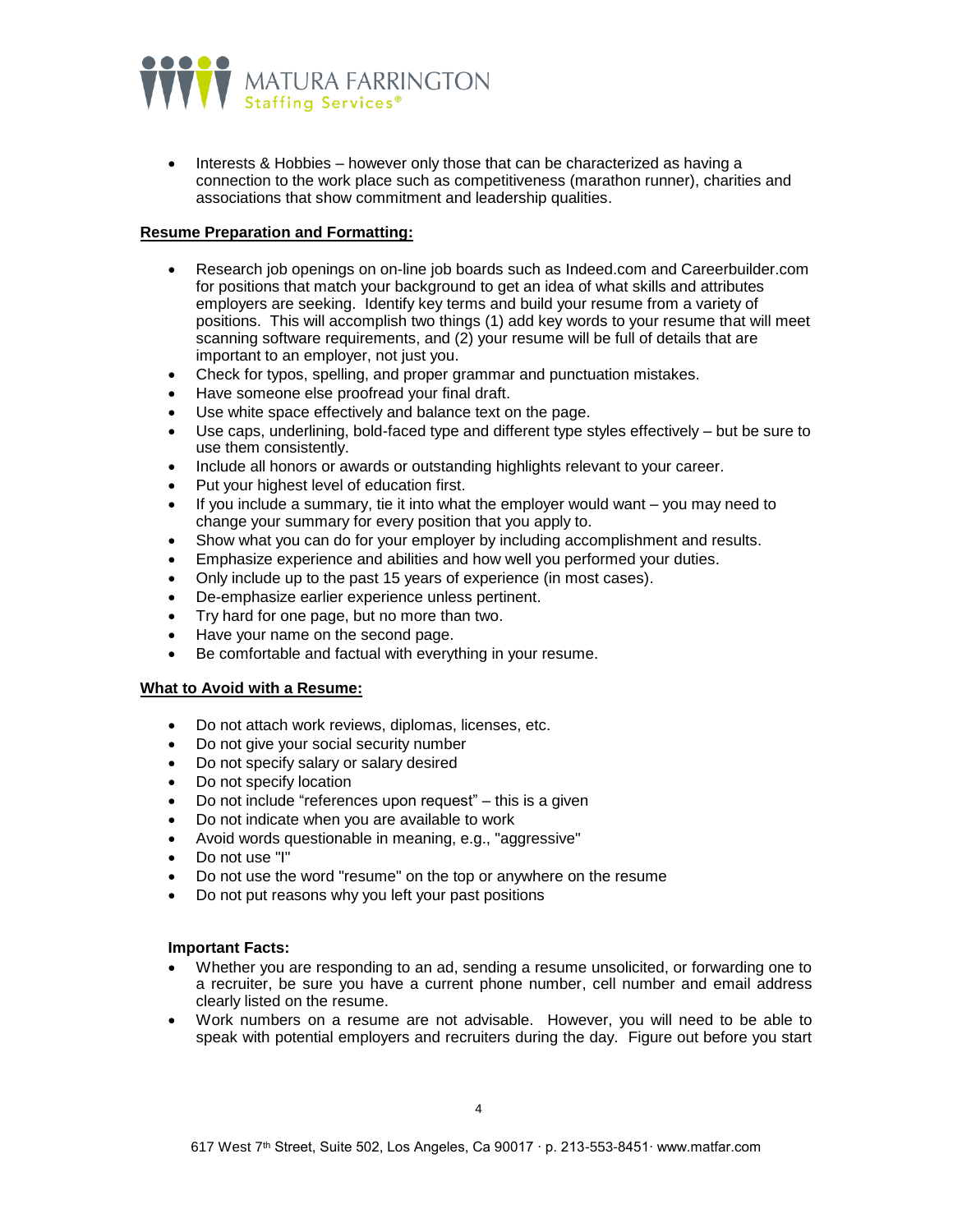

your search how you will handle this in a professional manner that accommodates an employer's needs.

- Make sure you have a professional voicemail message; this is not the time for creativity.
- When sending a cover letter, it should be brief and to the point. A long letter with too many details is a waste of time - no one will read it. If you are responding to an ad, summarize the job title and requirements, and briefly state how your background meets what the employer is seeking.

# **II. REFERENCE LISTS**

References are a critical part of the hiring process. It is essential that you have a current and up to date list of business contacts that can discuss your skills and work ethic. Here are the most critical items to remember in building a list:

#### **Important Facts:**

- Compile a list of people your have worked for that includes immediate supervisors.
- Categorize your list of names by supervisors and peers (if you feel this is important)
- Be sure each person has a title, current place of employment, the name of the employer where you worked together, and phone numbers and email address
- Contact ALL of your references and be sure they know you have them on a list and to expect calls. Confirm if they can actually speak on your behalf or if they can only verify dates of employment and title.
- Don't put people on a reference list who work where you currently work unless you are 100% comfortable with that person receiving a call. Will this call jeopardize your current employment?
- Always thank your references after they have spoken on your behalf.

### **III. INTERVIEW PREPARATION**

#### **Overview:**

An interview is a two way street. Both you and the interviewer are deciding if you are a good match. Your goal is to present and sell yourself, your skills, your capabilities and your ability to contribute during the interview. You must also see whether you like the company, the people you would be working for, as well as the job you would be doing. The interviewer's goal is to determine if you have the "right" stuff for the job. Your ideal situation is to make the very best impression in order to receive an invitation for a second interview or a job offer. This way YOU are in control of the situation; you can always decline another interview or an offer if the job does not meet your requirements, but you want that choice to be yours! By giving 100% in the interview process you will increase the odds that you will be asked back.

#### **Research:**

Always review the website of the firm/company where you will be interviewing. No matter the level of the position, this is a standard expectation for all interviews. In addition, consider researching current news article to gather timely topics that are affecting the company.

Research the people you will be meeting with during the interview. The employer's website may have information. Use LinkedIn.com to do additional research regarding key background areas such as former employers, schools, additional credentials; know this kind of information about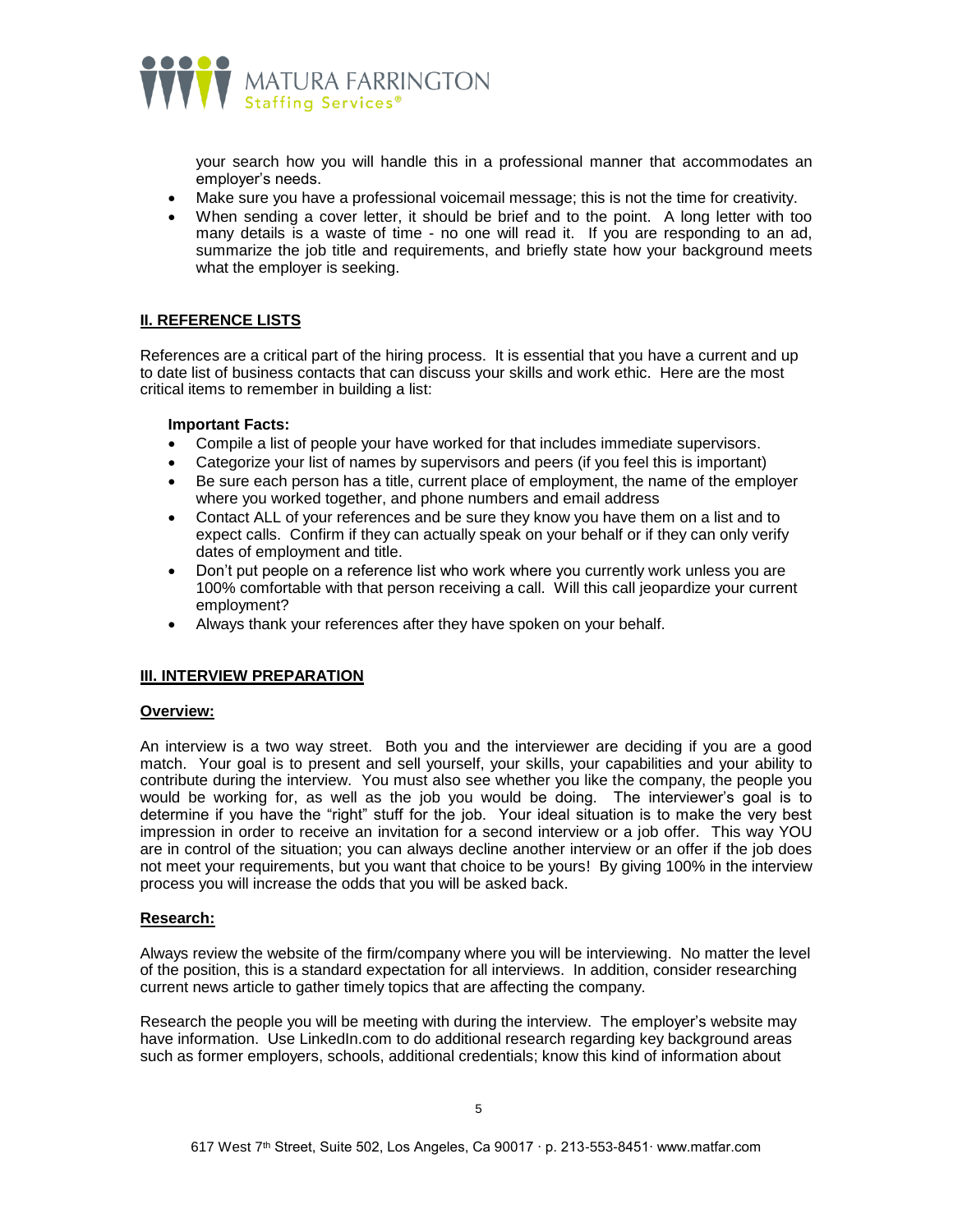

your interviewer(s) can help to create interesting dialog that will set you apart from other applicants. You should also discuss the interviewer's personality, background, pet peeves, and overall profile with your recruiter so that you are well prepared.

# **Dress Code:**

Regardless of the "business casual" dress code in firms, you should always dress in business attire that is conservative and professional for interviews. It shows that you are willing to go the extra step and that you understand traditional business customs. So what does this mean? It means that you should look like you are ready to present the best possible version of yourself in a work environment, not on your way to the beach or shopping. In today's work environment, there are no longer cut and dry examples of what is professional – so using you best judgment is the best you can do! However, there are a few things that can be land mines: variations on accessories are usually acceptable, but heavy perfume and excessive jewelry are strongly NOT advised – they are distracting and sometimes offensive to the interviewer. Length of dresses/skirts is also important – conservative is the best choice in this area. Are men expected to wear business suits? Again, it depends. Some industries like legal and finance are good places to wear business formal, however, a suit may be too conservative for other industries. Again – judgment is key.

#### **Materials:**

Going prepared to an interview with the proper materials sounds basic, but many people fail in this area. Having materials together in an organized, neat and professional manner will set you apart:

- Always bring at least three copies of your resume and have one ready for everyone you meet.
- Always bring an updated reference list.
- Bring a professional folder with you to take notes or a list of questions you want to ask the interviewer.

### **IV. THE INTERVIEW PROCESS**

### **The Application:**

You must fill an application out completely! The application is a legal document and must be accurate. You will be signing the application stating the information is true. If you do not accurately cite your dates of employment and ALL previous employers, you are falsifying your employment history. If this information is verified by a potential employer and found to be inaccurate, employers can withdraw or not make offers. Applications also ask reasons for leaving a previous job. It is best to fill out as little information as possible; these questions are better left for discussion rather than detailing in writing.

The application is also used as a general screening tool. You are being evaluated on such simple things as (1) do you have an attitude about completing the application, (2) did you fill it out completely, (3) did you take an unreasonably long time to complete the application, and (4) was it neat and legible? You should be aware of this and do your best to always be pleasant and prepared.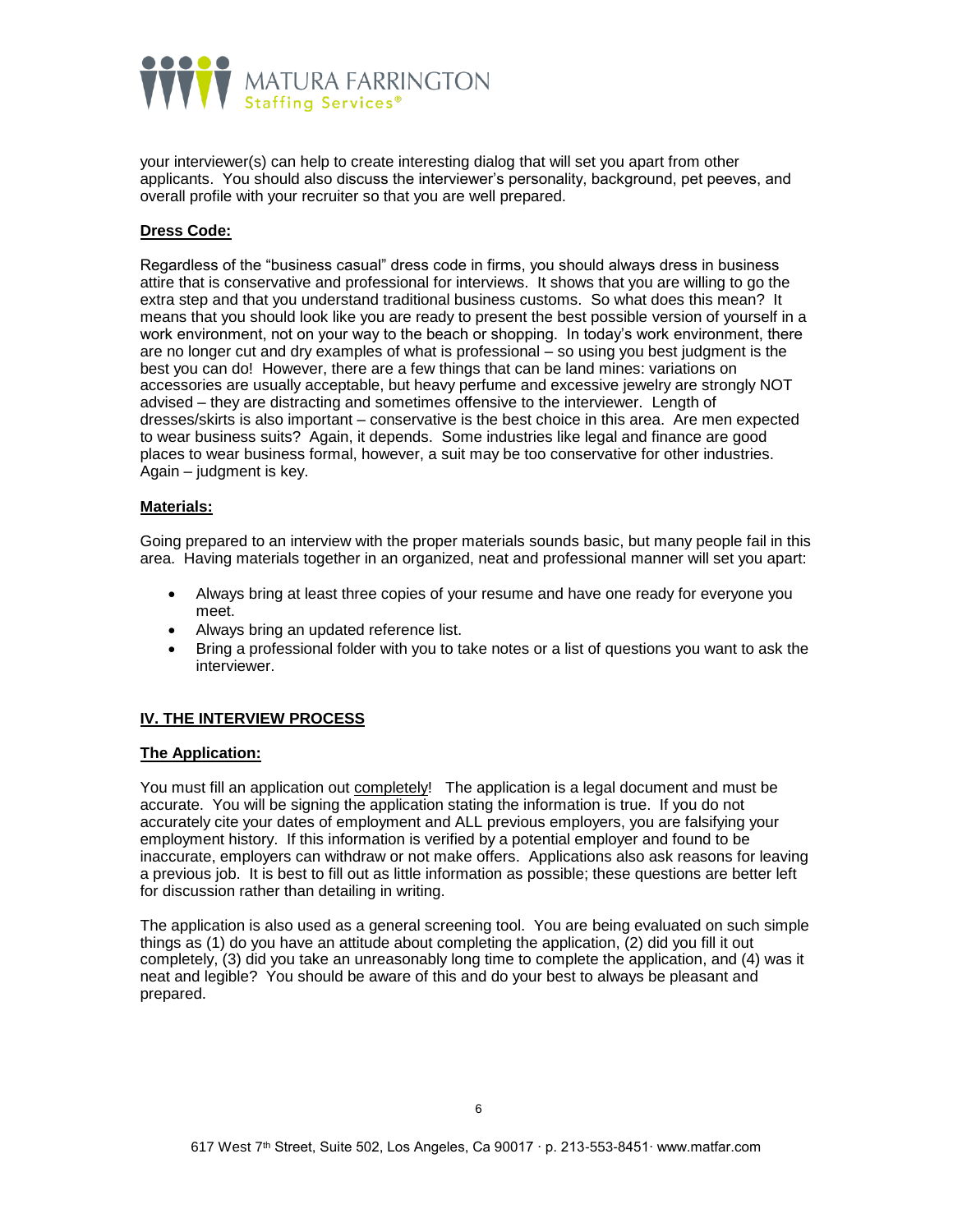

#### **Important Facts:**

- Fill the applications out completely most companies must have a completed application in your personnel file when they hire you.
- Be accurate, honest and do not exaggerate when completing questions that are asked.
- Do not put "see resume" under employment history.
- Know your employment history dates.
- Have a separate reference sheet with names and telephone numbers. If they ask for this information on the application, fill it out. Make sure you have contacted your references BEFORE you start interviewing and prepare them for the possibility of phone calls.
- Bring to all interviews a complete list of former employers, names of supervisors, and a completed reference list and resume so that the application is easier to complete.

### **Testing:**

Testing can be one of the most stressful parts of an interview. Some firms rely heavily on test scores and do not interview a candidate if one or more tests are failed. Some firms use the test scores as part of the process and interview regardless of scores. It is important to understand that if an employer chooses to test, they are required by law to administer those tests in a fair and equitable way; they cannot pick and choose whom they will test. For example, if they decide they are going to test secretarial candidates, they must test every secretarial candidate that applies for a job at their firm. All applicants must be treated the same through the hiring process. You should try your best, and not get overly stressed about testing. Your ability to follow directions and your attitude about the testing are sometimes the most important factors being evaluated. You should be calm, polite and flexible; never complain about testing or make statement such as, "I have been a secretary for 15 years – my work history and references speak for themselves."

#### **Important Facts:**

- Testing has become commonplace with most corporations and law firms. Testing is not limited to support or administrative applicants - many companies test all applicants, even the management level.
- Testing is used to evaluate basic skills, i.e., spelling, grammar, mathematics, writing, etc. Once a firm has established testing requirements, it must test all applicants in that category to avoid discrimination practices.
- The most important rule of thumb regarding testing is to read the instructions and comprehend the contents. Example: If a test asks you to circle the answer - circle it. Following the directions is as important as the right answer to many employers. Neatness also counts; don't scratch out and rewrite an answer in a messy, unorganized manner.
- Do not act flustered or agitated by the testing process; this only creates an atmosphere of insecurity or lack of cooperation. Be patient and get through it; employers will be appreciative.

### **V. KEY INTERVIEW TOPICS:**

#### **Reasons for Seeking a New Job:**

You should have a solid explanation for seeking a new job and leaving your current employer. This is a key area of evaluation. Not clearly defining a reason for leaving may result in a failed interview.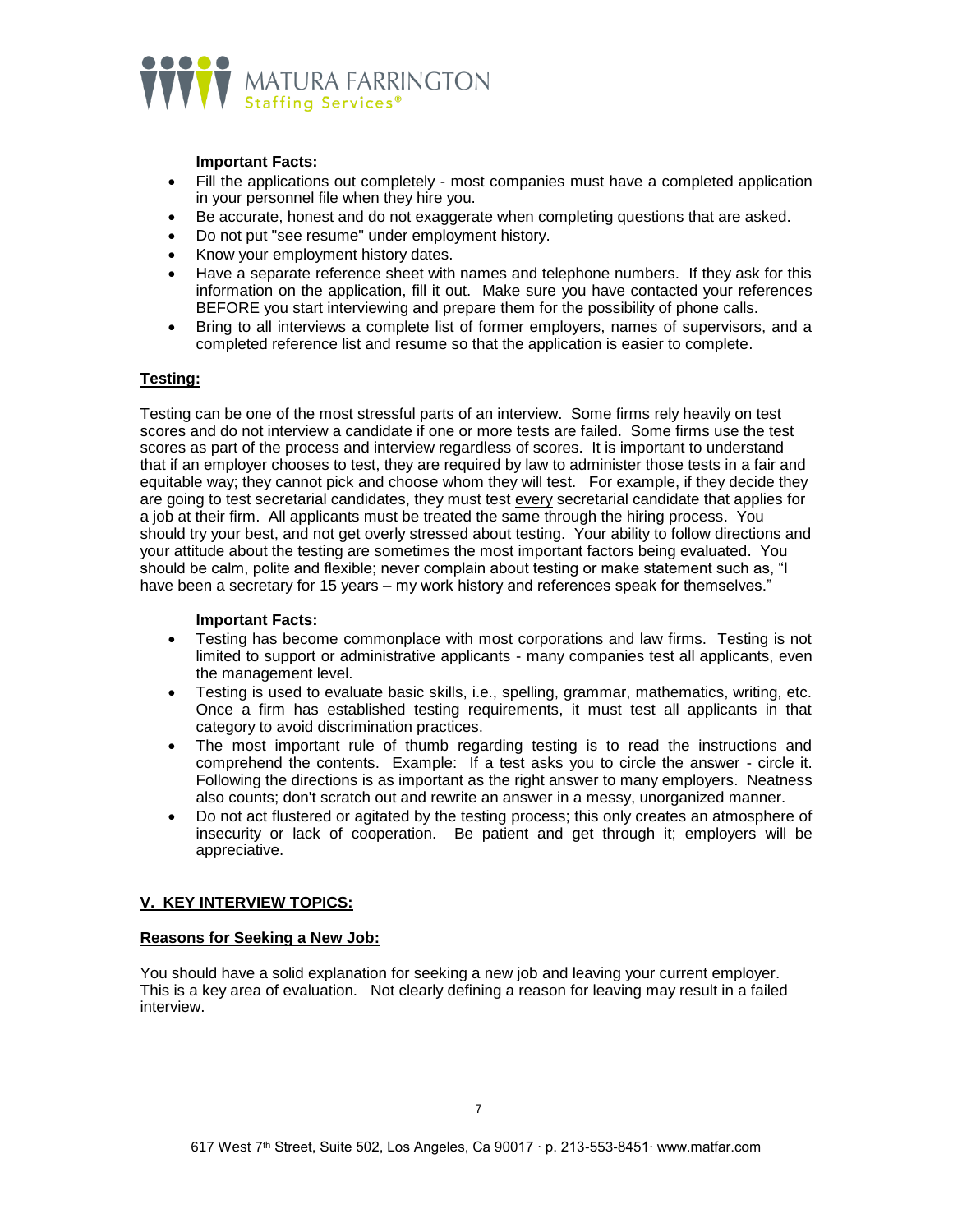

Some reasons for leaving are simple such as; commute, firm is dissolving, supervisor is leaving, etc. Simply looking for money will end an interview on the spot. Bottom-line, if you are only seeking a higher salary, you should not be on an interview. If the reasons are delicate such as: abusive supervisor, hates the administration, involved with someone at the firm, these matters need to be discussed before hand with the recruiter and packaged in a way that is positive; "spin" is necessary to get through this kind of discussion.

Be sure to review what a recruiter has shared with the interviewer PRIOR to the interview to avoid conflicting information. It should match what a recruiter has told the employer!

#### **Reason for Leaving Previous Employers:**

The same principles listed above should be considered. You should be honest and brief, keeping your explanations simple. Don't get into an involved conversation and ramble on about your reasons for leaving, and don't make excuses. It is important to address directly sensitive issues such as being fired; employers will find out eventually in the interviewing process. You should keep things positive – do not speak negatively about your past employer. **You should always have a list of positive things to say about every former employer, focusing on what you learned and how you developed your skills while working for that firm or company.**

#### **Strengths and Weaknesses:**

You should have a list of your own strengths and weaknesses. When asked about weaknesses, we encourage you to take the negative and turn it into a positive (e.g., I put a lot of pressure on myself to do a good job). Try to stay away from the more popular ones. If you have to use one of the "clichés," you should word it like this: "I know you probably hear this a lot, but this is really me, I am a perfectionist."

#### **Your Ideal Job and 5 Year Plan:**

You should know what your ideal job is, but be sure it fits into what an employer is searching for. Most employers are looking for someone that will be happy doing the job they are looking to fill, not someone who will do it for six month and expects to be promoted.

Your response to your "ideal job" may transition into an explanation of your 5 year plan. This classic question, "what is your 5 year plan – or where do you see yourself in 5 years", can be translated as "are you going to be around for the long haul?" This is not the time for you to try to impress the person interviewing you with your grand plans. Keep it realistic. Try not to use the word "growth"; instead say, "I'd like to take on additional responsibilities and continue to develop mental growth, increased out, it a line to take our additional responsibilities and continue to develop my skills as a \_\_\_\_\_\_\_\_\_." Other example of safe answers: 1) "I know the value of a good job, good people to work with, and a good company. My goal is to find these things in my next position. Five years from now, I hope to be with the same company", or 2) "My goal is to find a firm that rewards its employees for hard work and commitment and I hope to be there in 5 years."

#### **Why Do You Want to Work for "This" Company?**

You should have a clear idea of why you are interested in working for the company. Take the time when reviewing their website to find things that appeal to you. The interview should not be just about why you are looking, but why this job is appealing to you. The job description should have something in it that sparks your interest. Ideally, you should have three reasons "why" you want to work for the company. Also, beware of reasons that are related to benefits and hours – these should not be exclusive reasons!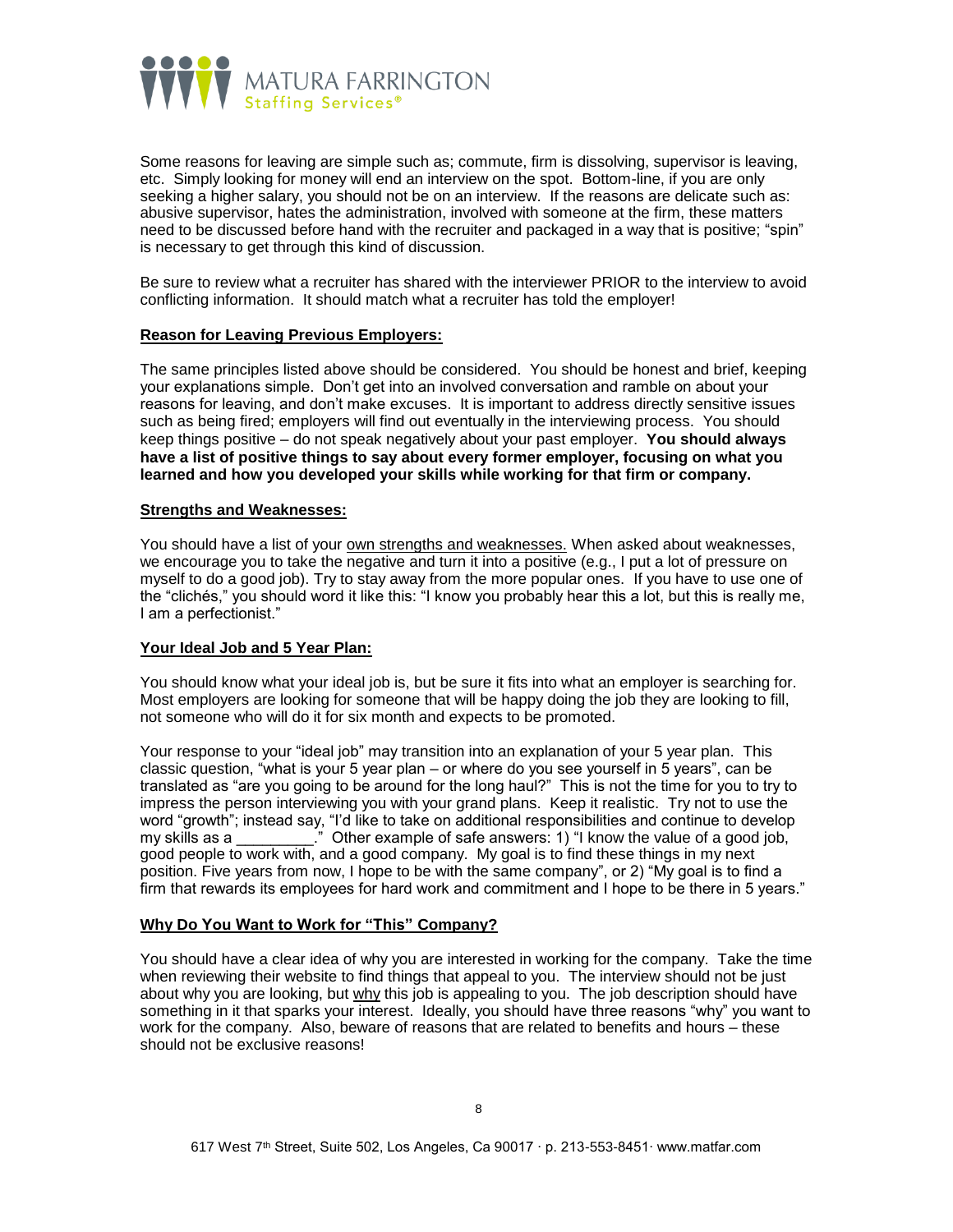

# **What can "YOU" do for this Company?**

Knowing what you can offer an employer regarding your skills and talents is very important. Make a list of your best attributes and the accomplishments these attributes have created. Focus on things that will add value to the company such as your ability to get results, save money, or increase sales/productions. Tell the interviewer what will set you apart from other co-workers and all the other applicants. You should have a minimum of three solid skills and talents that you can offer a company and how you can apply them to their system. This will create a reason the company should want to hire YOU over other applicants.

### **"Good Bad Good":**

When discussing a subject or issue that may create some level of negative judgment on the part of the interviewer, such as why you left a position, or what are your biggest weaknesses, the statement should begin with something positive, followed by the negative, and then summarized by something positive again!

### **VI. INTERVIEWER QUESTIONS:**

The following are a list of standard questions interviewers ask candidates. It is important to remember that these questions may be asked by one, some or ALL of the people you meet through the entire interview process; from the first interview through the last. It is critical that you are consistent in your answers; interviewers compare notes and inconsistent answers reflect poorly on you.

### **Traditional Interviewer Questions:**

- Tell me about yourself.
- Tell me what you would like to know about this company.
- What knowledge do you have about this company?
- What is of interest to you in this industry?
- How would you contribute to this company or department?
- Give me a few examples of where your work has been praised or criticized.
- What do you find most interesting about the item we make or the service we provide?
- Why do you think I should consider hiring you?
- What do you consider an ideal working environment?
- What kind of personality would you say you have?
- Can you describe your greatest accomplishment?
- Are you more interested in money or title?
- How and what stimulates or motivates you in the job?

It is best to practice answering these questions ahead of time. If you are not asked these questions, you will be asked similar ones. If you need help with ideas on how to answer these questions, please contact your recruiter.

#### **Questions You Can Ask The Interviewer:**

In the typical interview, the interviewer will ask you to "tell me about yourself," which starts an open dialog. The person doing the interviewing will ask all the initial questions. At the end of the interview, the interviewer always asks the question "do you have any questions?"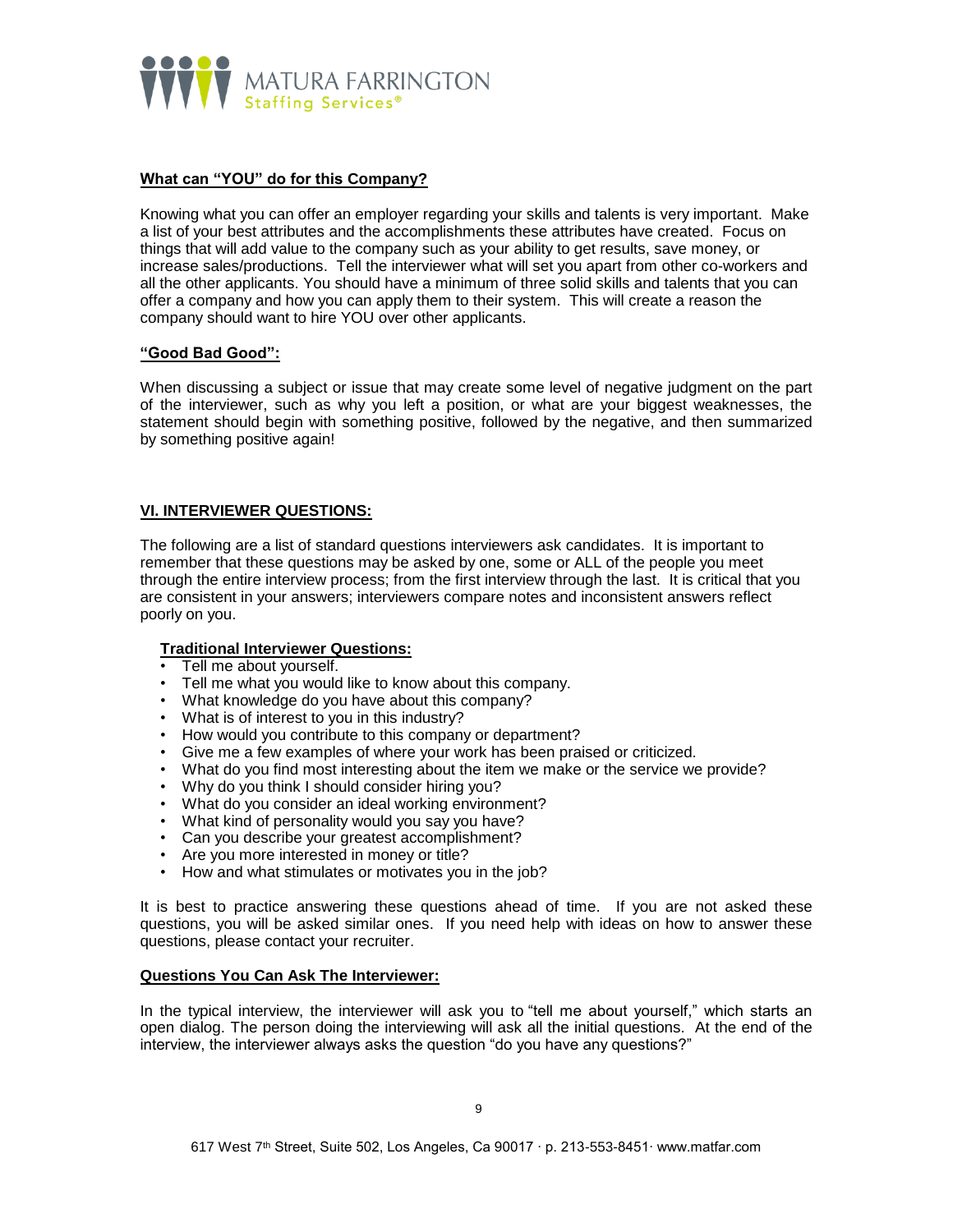

The purpose of an interview is for the candidate to find out the following information:

- a) Do I like the basic job description and duties?
- b) Do I like the people I would be reporting to, working with and interacting with on a daily basis?
- c) Do I like the firm and the environment?

Asking questions allows you to evaluate the company and get the information to determine if this is a company you want to work for. Good questions also demonstrate who you are and your personality. Employers are searching for candidates that match the personality and chemistry of the firm and other employees. By asking questions, you are "creating chemistry" with the person interviewing you. This can lead to an invitation back to meet others, or a job offer.

### **About the job:**

- What is the ideal candidate for this position? This pulls the wish list of the company from the interviewer. You learn about the important points of the job and this gives you the opportunity to address how you match those points. It also is an opportunity to talk about where you may fall short but where you see this as a positive challenge to taking a new job. Enthusiasm and a positive attitude can make up for any shortcomings.
- Walk me through a typical day, typical week.
- How are assignments delegated?
- What are the principle responsibilities of the position?
- What are some of the main challenges of the position?
- Why is the position available? How long was the last person in the position? If it is a new position, what has taken place to warrant a new position?
- How many people have had this position in the last 5 years? 10 years?
- What were the strengths and weaknesses of the last person in this position? What did the last person in this position do exceptionally well?
- Tell me about the best \_\_\_\_\_\_\_\_\_\_\_\_\_(use the title of the job you are interview for i.e., secretary, paralegals) you have ever worked with and why?
- What would you most like for new employees to bring to this job?

### **About the People:**

- Tell me about the person or people I will be reporting to. What are they like?
- What is the ideal personality to work with these people? Tell me about the other people in the department.
- Who else would I be interacting with? And what are they all like? What personality do you feel best fits into the group? Are there any tricky personalities in the group?
- Paint me a picture of this/these attorney(s) at their best? At their worst?

### **About the Firm:**

- What separates your firm from your competitors?
- How long have you been with this firm? How does it compare to other firms that you have worked at in the past?
- What is the average tenure of your employees?
- Where do you see your firm/company in the next 5, 10 years?
- What do you like about this industry? What don't you like? What qualifications are essential to success in this industry? How did you get into this industry?
- Can I provide you with any additional information to help evaluate me for this position?